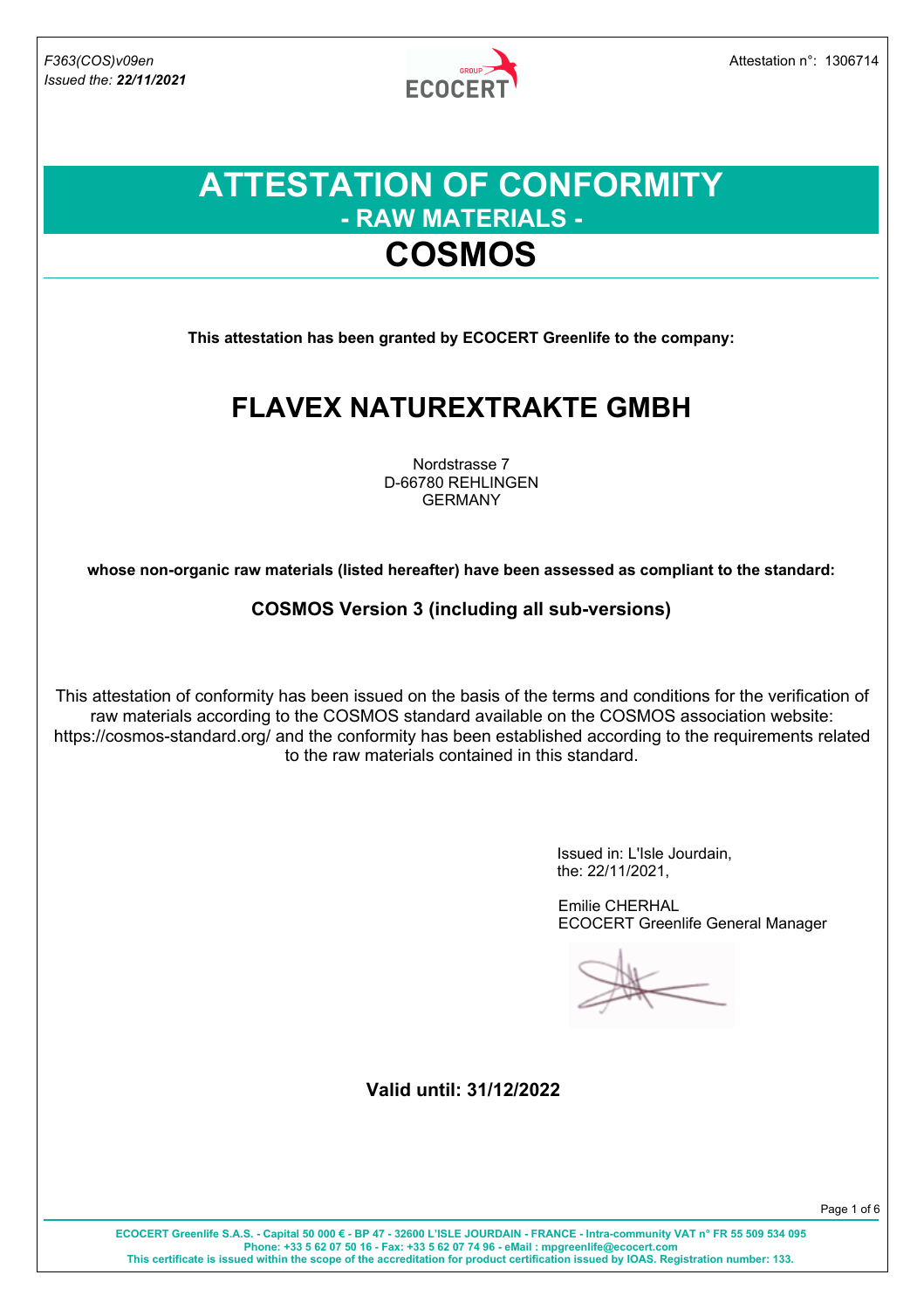

### List of the approved raw materials of: **FLAVEX NATUREXTRAKTE GMBH**

**PPAI: Physically Processed Agro-Ingredients** 

**CPAI:** Chemically Processed Agro-Ingredients

**NNI:** Non Natural Ingredients (Petrochemical origin)

**PeMo: Petrochemical Moiety** 

**CSPO:** Raw material proceeding from certified sustainable palm/palm kernel oil

**Without animal origin**: Raw material compliant to the complementary assessment « without animal origin » in force The asterisk \* is used to identify the commercial name of the raw materials concerned by the appendices II and/or V of the Cosmos-standard.

Unless an exception, the following references are published on the ECOCERT raw materials online database for approved raw materials available at the following link: http://ap.ecocert.com/ecoproduits.

| <b>Commercial name / INCI / Function</b>                                                                                                                                                 |     |   |          | %PPAI %CPAI %NNI %PeMo | <b>Restriction</b>                                         | <b>Approved</b><br>since |
|------------------------------------------------------------------------------------------------------------------------------------------------------------------------------------------|-----|---|----------|------------------------|------------------------------------------------------------|--------------------------|
| Arnica Flower CO2-to extract, 4 %<br>Sesquiterpene lactones, type 043.002<br>Helianthus Annuus (Sunflower) Seed Oil (and) Arnica<br>Montana (Arnica) Flower Extract<br>Active ingredient | 100 | 0 | $\Omega$ | $\mathbf{0}$           | Use only in<br><b>COSMOS</b><br><b>NATURAL</b><br>products | 01/01/2022               |
| Black Cumin CO2-to extract, Type 122.001<br>Nigella Sativa (Black Cumin) Seed Extract<br>Active ingredient                                                                               | 100 | 0 | $\Omega$ | $\Omega$               |                                                            | 01/01/2022               |
| Camomile Flower CO2-to extract (integr), type<br>019.001<br>Chamomilla Recutita (Matricaria) Flower Extract<br>Active ingredient                                                         | 100 | 0 | $\Omega$ | $\Omega$               | Use only in<br><b>COSMOS</b><br><b>NATURAL</b><br>products | 01/01/2022               |
| Chili CO2-to extract, 5 % Capsaicinoids, type<br>049.002<br>Capsicum Frutescens (Chili) Fruit Extract (and)<br>Helianthus Annuus (Sunflower) Seed Oil<br>Active ingredient               | 100 | 0 | $\Omega$ | $\Omega$               | Use only in<br><b>COSMOS</b><br><b>NATURAL</b><br>products | 01/01/2022               |
| Cocoa CO2-se extract, type 093.001<br>Theobroma Cacao (Cocoa) Extract<br>Perfume ingredient                                                                                              | 100 | 0 | $\Omega$ | $\Omega$               |                                                            | 01/01/2022               |

#### **Valid until: 31/12/2022**

**WARNING:** The sole purpose of the present attestation is to allow the raw material(s) to be used in finished products to be certified as compliant to the standard specified in the first page. In no event this attestation should constitute proof of the actual certification of the conformity of the raw material(s) to this standard. In that context, the raw material(s) listed in this attestation must not be qualified and / or marketed as «organic» raw material(s) certified in accordance with the abovementioned standard. The approval of the raw material (s) listed in the present attestation is personally addressed to the above-mentioned beneficiary. It is the beneficiary's liability to ensure that its own customers are aware of the requirements and prohibitions defined in the terms and conditions and governing any reference to and use of the approval of the raw material(s) and that they abide by it.

Page 2 of 6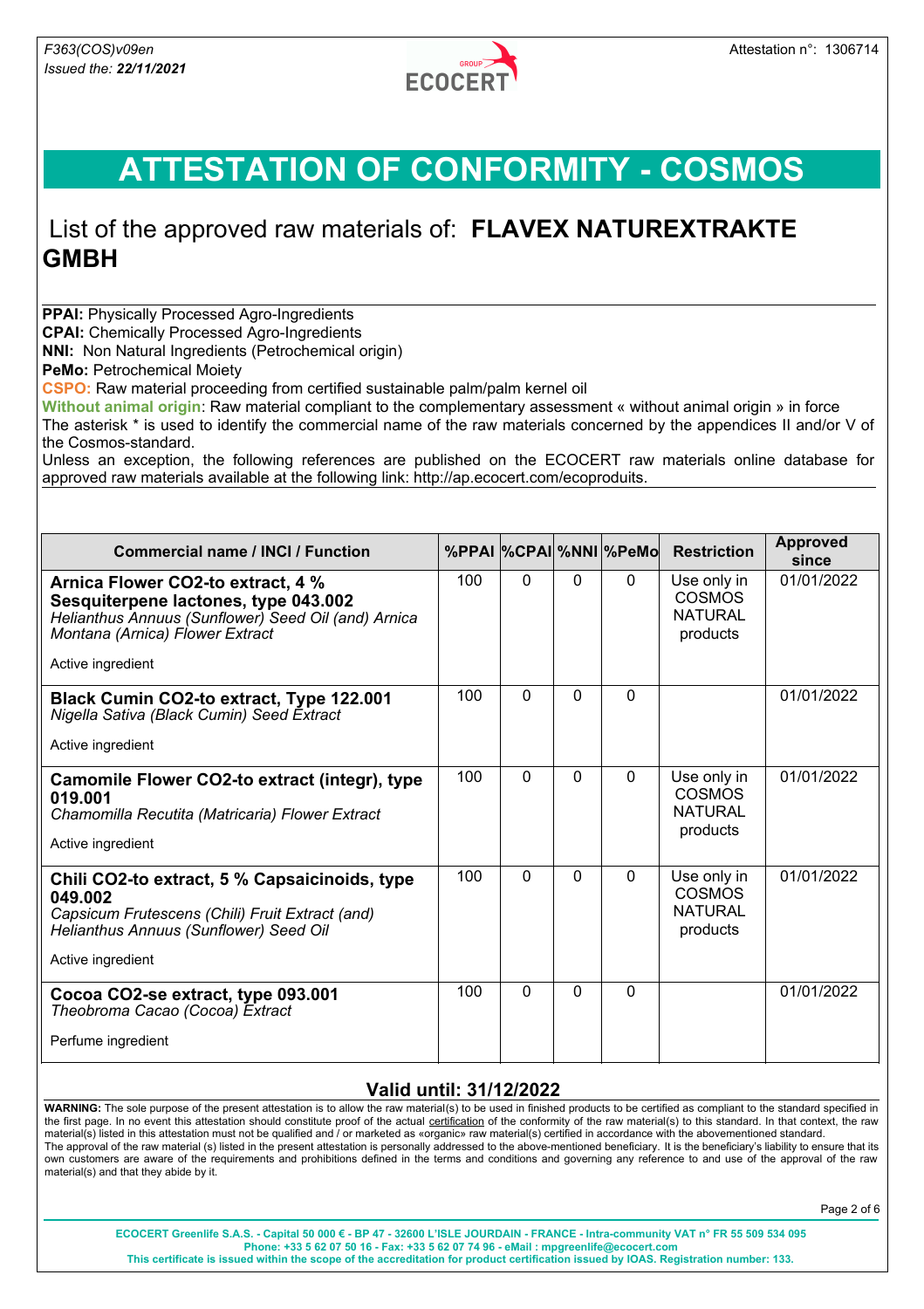

### List of the approved raw materials of: **FLAVEX NATUREXTRAKTE GMBH**

| <b>Commercial name / INCI / Function</b>                                                                                                                                 |     |              |             | %PPAI %CPAI %NNI %PeMo | <b>Restriction</b> | <b>Approved</b><br>since |
|--------------------------------------------------------------------------------------------------------------------------------------------------------------------------|-----|--------------|-------------|------------------------|--------------------|--------------------------|
| Coriander CO2-to extract 25 % Essent. Oil,<br><b>Type No. 002.002</b><br>Coriandrum Sativum (Coriander) Fruit Extract and<br>Salvia Officinalis (Sage) Leaf Extract      | 100 | 0            | $\mathbf 0$ | $\mathbf 0$            |                    | 01/01/2022               |
| Active ingredient                                                                                                                                                        |     |              |             |                        |                    |                          |
| Curcuma Xanthorrhiza CO2-se extract, type<br>094.006<br>Curcuma Xanthorrhiza Root Extract<br>Active ingredient                                                           | 100 | 0            | 0           | $\mathbf 0$            |                    | 01/01/2022               |
| Echinacea Purpurea Root CO2-to extract, type<br>227.001<br>Echinacea Purpurea Root Extract<br>Active ingredient                                                          | 100 | 0            | $\Omega$    | $\Omega$               |                    | 01/01/2022               |
| <b>Evening Primrose Seed CO2-to extract Type</b><br>No. 069.001<br>Oenothera Biennis Seed Extract and Rosmarinus<br><b>Officinalis Leaf Extract</b><br>Active ingredient | 100 | $\Omega$     | $\Omega$    | $\Omega$               |                    | 01/01/2022               |
| Frankincense Serrata CO2-se extract Type No.<br>038.001<br>Boswellia Serrata (Frankincense) Extract<br>Active ingredient                                                 | 100 | $\Omega$     | $\Omega$    | $\Omega$               |                    | 01/01/2022               |
| Ginger CO2-se extract Type No. 014.001<br>Zingiber Officinale Root Extract<br>Active ingredient                                                                          | 100 | 0            | $\Omega$    | $\mathbf{0}$           |                    | 01/01/2022               |
| Ginger CO2-to extract, type 014.002<br>Zingiber Officinale (Ginger) Root Extract<br>Active ingredient                                                                    | 100 | $\mathbf{0}$ | $\Omega$    | $\mathbf 0$            |                    | 01/01/2022               |

#### **Valid until: 31/12/2022**

**WARNING:** The sole purpose of the present attestation is to allow the raw material(s) to be used in finished products to be certified as compliant to the standard specified in the first page. In no event this attestation should constitute proof of the actual certification of the conformity of the raw material(s) to this standard. In that context, the raw material(s) listed in this attestation must not be qualified and / or marketed as «organic» raw material(s) certified in accordance with the abovementioned standard. The approval of the raw material (s) listed in the present attestation is personally addressed to the above-mentioned beneficiary. It is the beneficiary's liability to ensure that its own customers are aware of the requirements and prohibitions defined in the terms and conditions and governing any reference to and use of the approval of the raw material(s) and that they abide by it.

Page 3 of 6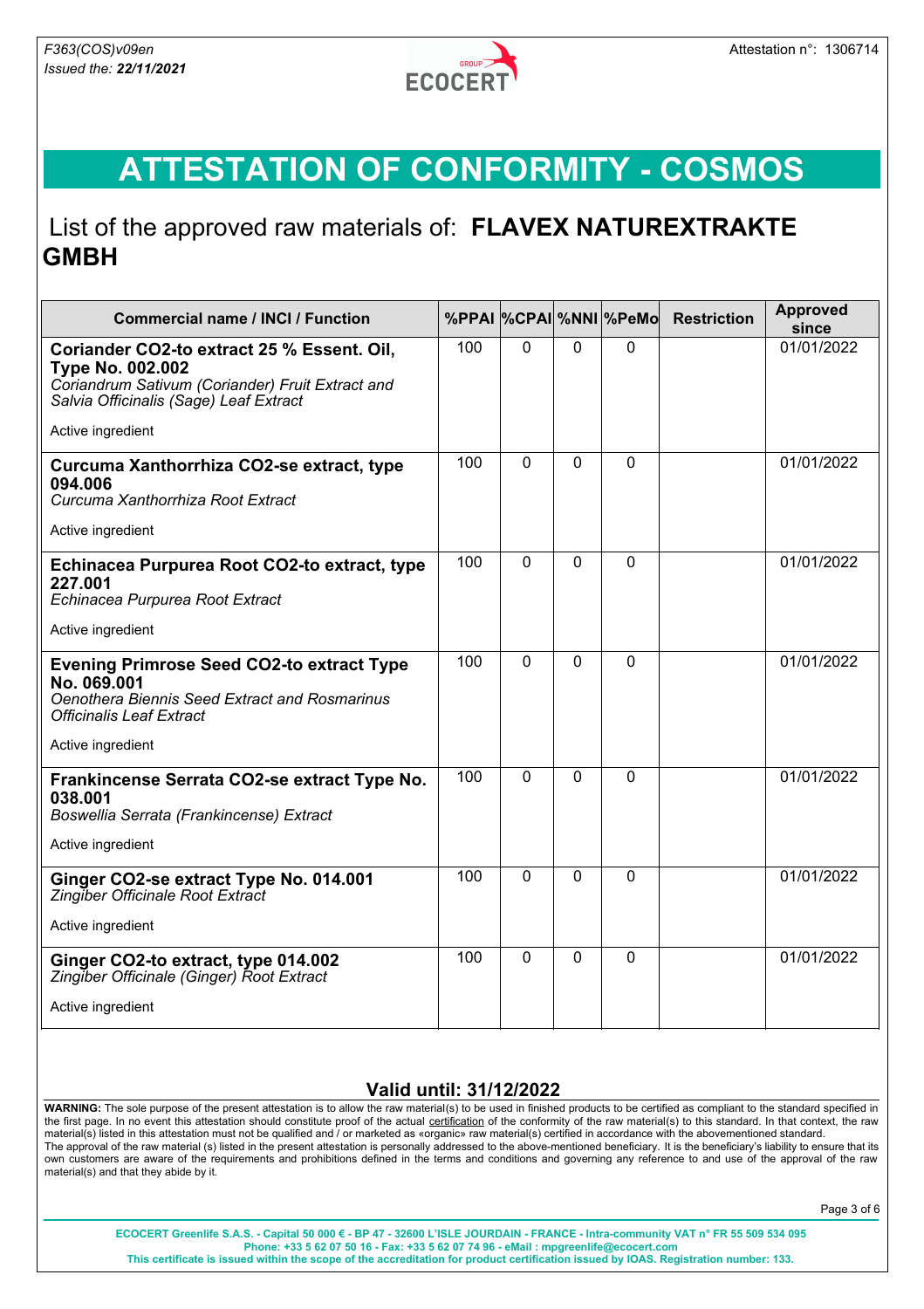

### List of the approved raw materials of: **FLAVEX NATUREXTRAKTE GMBH**

| <b>Commercial name / INCI / Function</b>                                                                                                   |     |              |          | %PPAI %CPAI %NNI %PeMo | <b>Restriction</b> | <b>Approved</b><br>since |
|--------------------------------------------------------------------------------------------------------------------------------------------|-----|--------------|----------|------------------------|--------------------|--------------------------|
| GlucodOX Liquid, Guggul-MCT810, type<br>211.005                                                                                            | 60  | 40           | 0        | $\Omega$               |                    | 01/01/2022               |
| Commiphora Mukul (Guggul) Resin Extract (and)<br>Caprylic/CapricTriglyceride                                                               |     |              |          |                        |                    |                          |
| Active ingredient                                                                                                                          |     |              |          |                        |                    |                          |
| Lavender Flower CO2-se extract, type 084.001<br>Lavandula Angustifolia (Lavender) Flower Extract                                           | 100 | $\Omega$     | $\Omega$ | $\Omega$               |                    | 01/01/2022               |
| Active ingredient                                                                                                                          |     |              |          |                        |                    |                          |
| Marigold Flower CO2-to extract (integr), type<br>018.001<br>Calendula Officinalis (Marigold) Flower Extract                                | 100 | $\Omega$     | $\Omega$ | $\Omega$               |                    | 01/01/2022               |
| Active ingredient                                                                                                                          |     |              |          |                        |                    |                          |
| Musk Seed CO2-se extract, type 044.001<br>Hibiscus Abelmoschus (Musk) Seed Extract                                                         | 100 | 0            | $\Omega$ | $\Omega$               |                    | 01/01/2022               |
| Perfume ingredient                                                                                                                         |     |              |          |                        |                    |                          |
| Myrrh CO2-se extract, type 037.001<br>Commiphora Myrrha (Myrrh) Resin Extract                                                              | 100 | $\Omega$     | $\Omega$ | $\mathbf{0}$           |                    | 01/01/2022               |
| Perfume ingredient                                                                                                                         |     |              |          |                        |                    |                          |
| Orris Root CO2-se extract, 3 % Irones, type<br>008.003<br>Caprylic/Capric Triglyceride (and) Iris Germanica (Orris)<br><b>Root Extract</b> | 45  | 55           | $\Omega$ | $\mathbf{0}$           |                    | 01/01/2022               |
| Perfume ingredient                                                                                                                         |     |              |          |                        |                    |                          |
| Poplar Bud CO2-to extract Type No. 118.001<br>Populus Nigra Buds Extract                                                                   | 100 | $\mathbf{0}$ | 0        | $\mathbf 0$            |                    | 01/01/2022               |
| Active ingredient                                                                                                                          |     |              |          |                        |                    |                          |

#### **Valid until: 31/12/2022**

**WARNING:** The sole purpose of the present attestation is to allow the raw material(s) to be used in finished products to be certified as compliant to the standard specified in the first page. In no event this attestation should constitute proof of the actual certification of the conformity of the raw material(s) to this standard. In that context, the raw material(s) listed in this attestation must not be qualified and / or marketed as «organic» raw material(s) certified in accordance with the abovementioned standard. The approval of the raw material (s) listed in the present attestation is personally addressed to the above-mentioned beneficiary. It is the beneficiary's liability to ensure that its own customers are aware of the requirements and prohibitions defined in the terms and conditions and governing any reference to and use of the approval of the raw material(s) and that they abide by it.

Page 4 of 6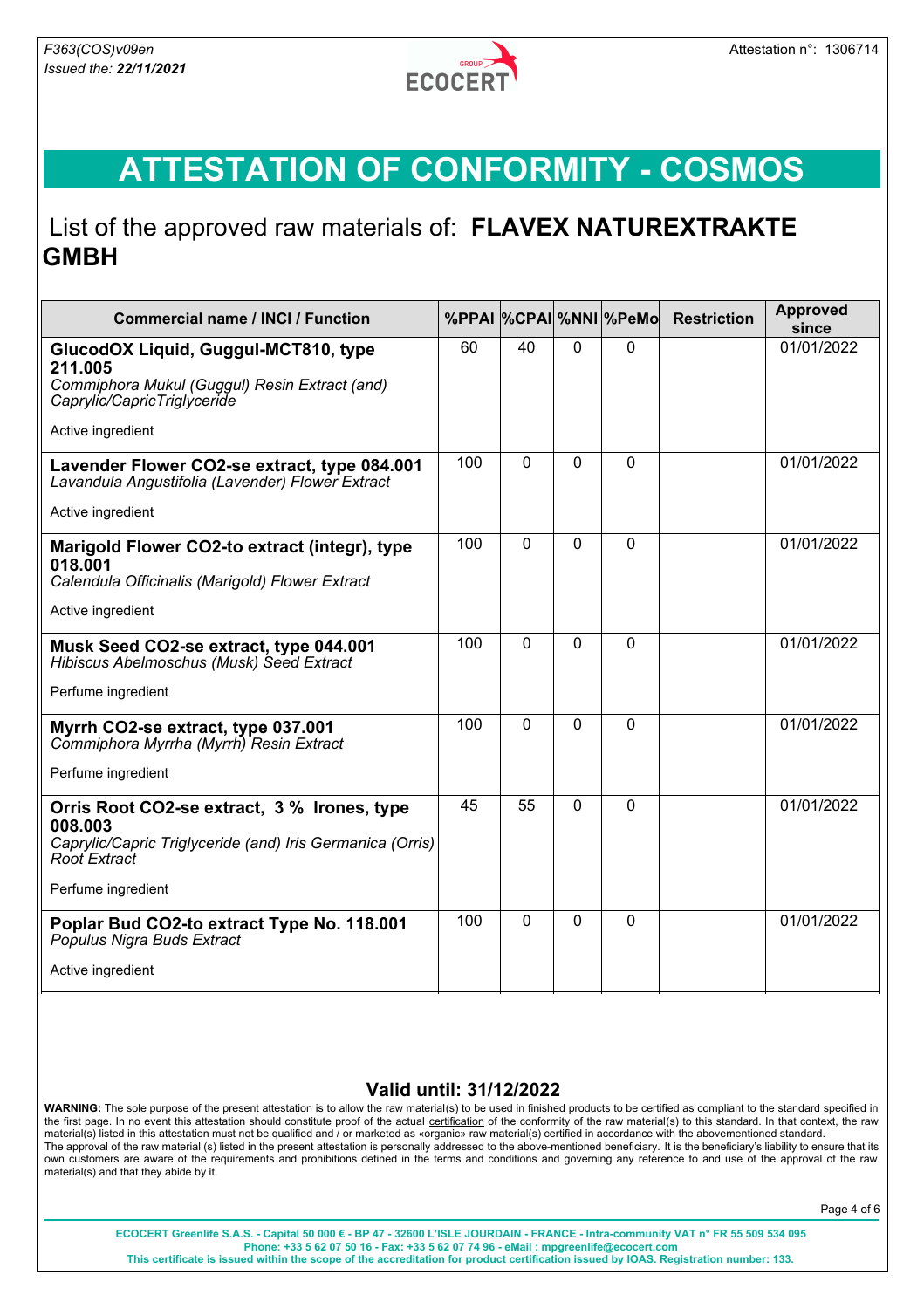

#### List of the approved raw materials of: **FLAVEX NATUREXTRAKTE GMBH**

| <b>Commercial name / INCI / Function</b>                                                                                                                                             |     |                |                | %PPAI %CPAI %NNI %PeMo | <b>Restriction</b>                                         | <b>Approved</b><br>since |
|--------------------------------------------------------------------------------------------------------------------------------------------------------------------------------------|-----|----------------|----------------|------------------------|------------------------------------------------------------|--------------------------|
| Rosemary Antioxidant extract 14, type 027.002<br>Helianthus Annuus (Sunflower) Seed Oil (and)<br>Rosmarinus Officinalis (Rosemary) Leaf Extract                                      | 100 | $\overline{0}$ | $\overline{0}$ | $\mathbf{0}$           | Use only in<br><b>COSMOS</b><br><b>NATURAL</b><br>products | 01/01/2022               |
| Active ingredient                                                                                                                                                                    |     |                |                |                        |                                                            |                          |
| Rosemary Antioxidant extract 25, type 027.020<br>Rosmarinus Officinalis (Rosemary) Leaf Extract (and)<br>Helianthus Annuus (Sunflower) Seed Oil<br>Active ingredient                 | 100 | $\Omega$       | 0              | 0                      | Use only in<br><b>COSMOS</b><br><b>NATURAL</b><br>products | 01/01/2022               |
| <b>Schisandra Fruit CO2-to extract, Variety</b><br>Sphenanthera, type 164.001<br>Schizandra Sphenanthera (Schisandra) Fruit Extract<br>Active ingredient                             | 100 | $\overline{0}$ | $\Omega$       | $\Omega$               |                                                            | 01/01/2022               |
| Seabuckthorn Pulp CO2-to extract, type<br>041.001<br>Hippophae Rhamnoides (Seabuckthorn) Fruit Extract<br>(and) Rosemarinus Officinalis (Rosemary) Leaf Extract<br>Active ingredient | 100 | $\Omega$       | $\Omega$       | $\Omega$               | Use only in<br><b>COSMOS</b><br><b>NATURAL</b><br>products | 01/01/2022               |
| Seabuckthorn Seed CO2-to extract Type No.<br>041.002<br>Hippophae Rhamnoides Kernel Extract and Rosmarinus<br><b>Officinalis Leaf Extract</b><br>Active ingredient                   | 100 | $\overline{0}$ | $\overline{0}$ | $\Omega$               |                                                            | 01/01/2022               |
| St. John's Wort CO2-to extract, type 028.001<br>Hypericum Perforatum (St. John's Wort) Flower/Twig<br>Extract<br>Active ingredient                                                   | 100 | $\Omega$       | $\Omega$       | 0                      |                                                            | 01/01/2022               |
|                                                                                                                                                                                      | 100 | $\Omega$       | $\Omega$       | $\mathbf 0$            |                                                            | 01/01/2022               |
| Vanilla Planifolia CO2-to extract 12 % Vanillin,<br><b>Type No. 021.045</b><br>Vanilla Planifolia (Vanilla) Fruit Extract<br>Active ingredient                                       |     |                |                |                        |                                                            |                          |

#### **Valid until: 31/12/2022**

**WARNING:** The sole purpose of the present attestation is to allow the raw material(s) to be used in finished products to be certified as compliant to the standard specified in the first page. In no event this attestation should constitute proof of the actual certification of the conformity of the raw material(s) to this standard. In that context, the raw material(s) listed in this attestation must not be qualified and / or marketed as «organic» raw material(s) certified in accordance with the abovementioned standard. The approval of the raw material (s) listed in the present attestation is personally addressed to the above-mentioned beneficiary. It is the beneficiary's liability to ensure that its own customers are aware of the requirements and prohibitions defined in the terms and conditions and governing any reference to and use of the approval of the raw material(s) and that they abide by it.

Page 5 of 6